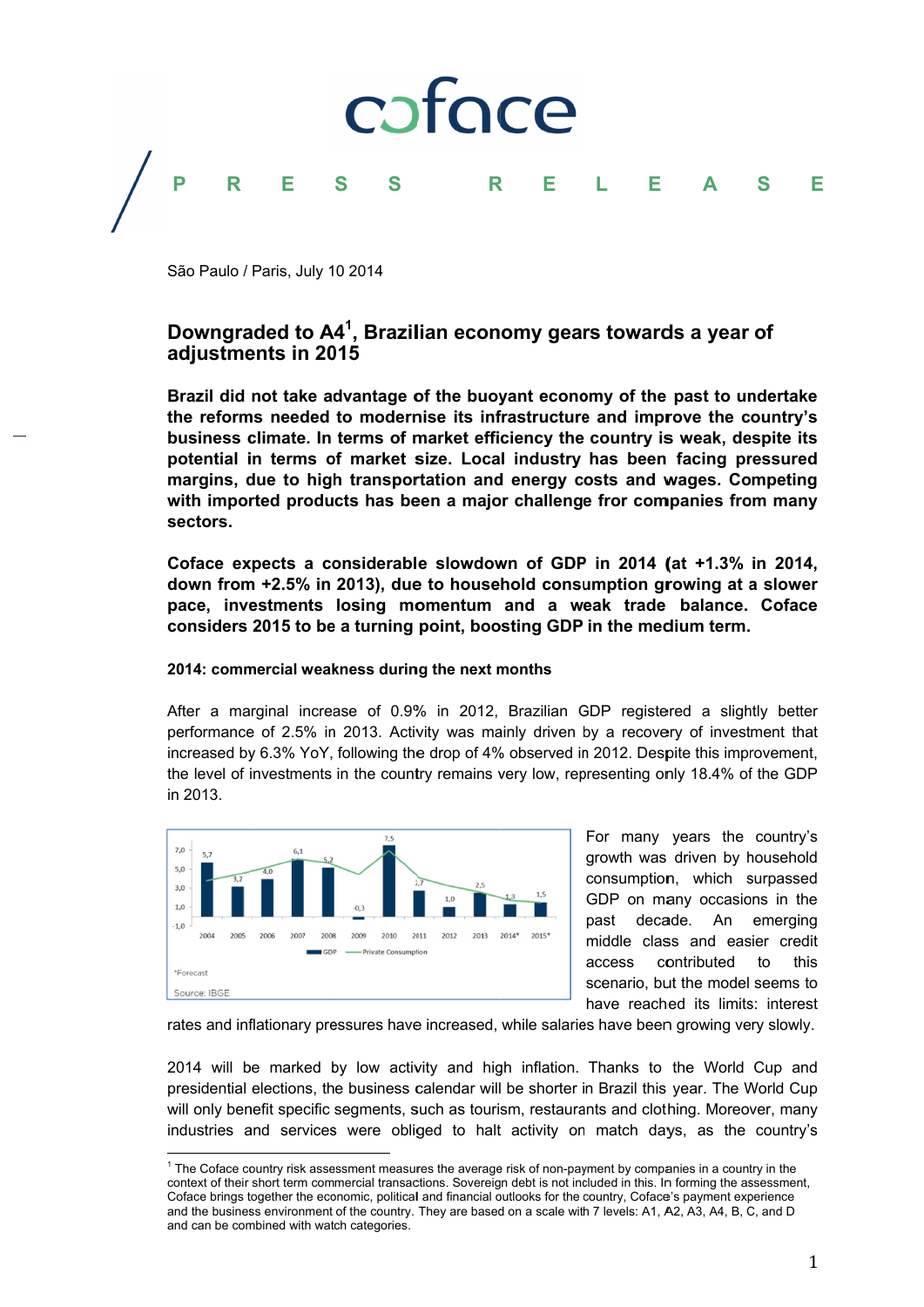## caface P F R  $\mathbf R$ E F F L

transportation infrastructure was not sufficient to absorb the larger volume of users.

Entrepreneurs are expected to postpone investments during the second quarter of 2014 and it is not clear vet if investments will regain momentum in 2015. The next government will need to use restrictive measures to put inflation back on track.

"For 2014 we expect a weaker scenario in terms of GDP - at best, 1.3%. Brazil has already begun 2014 with a downgrade by rating agencies. In March 2014. Coface also downgraded Brazil from A3 to A4. The higher risk perception over the country is explained by the deterioration of official economic indicators, low investment, high inflation and activity that lacks momentum", says Patricia Krause, Economist for the Latin America region at Coface.

# Industries will continue to face challenging times

- Chemical sector will probably remain at high risk assessment, due to lack of competitiveness. Energy tariffs will rise and the dependence on imported natural gas is not expected to return in the medium term. Investments will remain low, due to buisness' lack of confidence and the increasing costs of investments (higher SELIC rate).
- Automotive sector had a challenging start to the year. Increases in taxes, new security rules and Argentinian market restrictions seriously impacted the industry. Despite this deterioration, Coface considers the sector as a medium risk, due to its high bargaining power and its importance as a taxpayer. We expect the government to launch an incentive, in the short term, to mitigate the lower activity.
- Agro sector is expected to confirm slight growth in 2014, due to stable prices and marginal increases in 2013/14 crops. The scenario is of "medium" risk, on the assumption that there are no unexpected weather events and higher credit supply. On the other hand, higher interest rates and poor port infrastructure could negatively affect profitability.
- Steel sector as in many other parts of the world, will depend on the level of production in China. As Coface anticipates oversupply to continue in 2014, steel prices will not increase in the short term. That being said, steel producers' profitability will remain at a low level.
- Retail sector is expected to grow above GDP, but not at such a high pace as previously. Lower gains in real wages and higher interest rates will also play a negative role in this segment. Some segments are expected to outperform in 2014, such as TVs, smartphones and tablets.